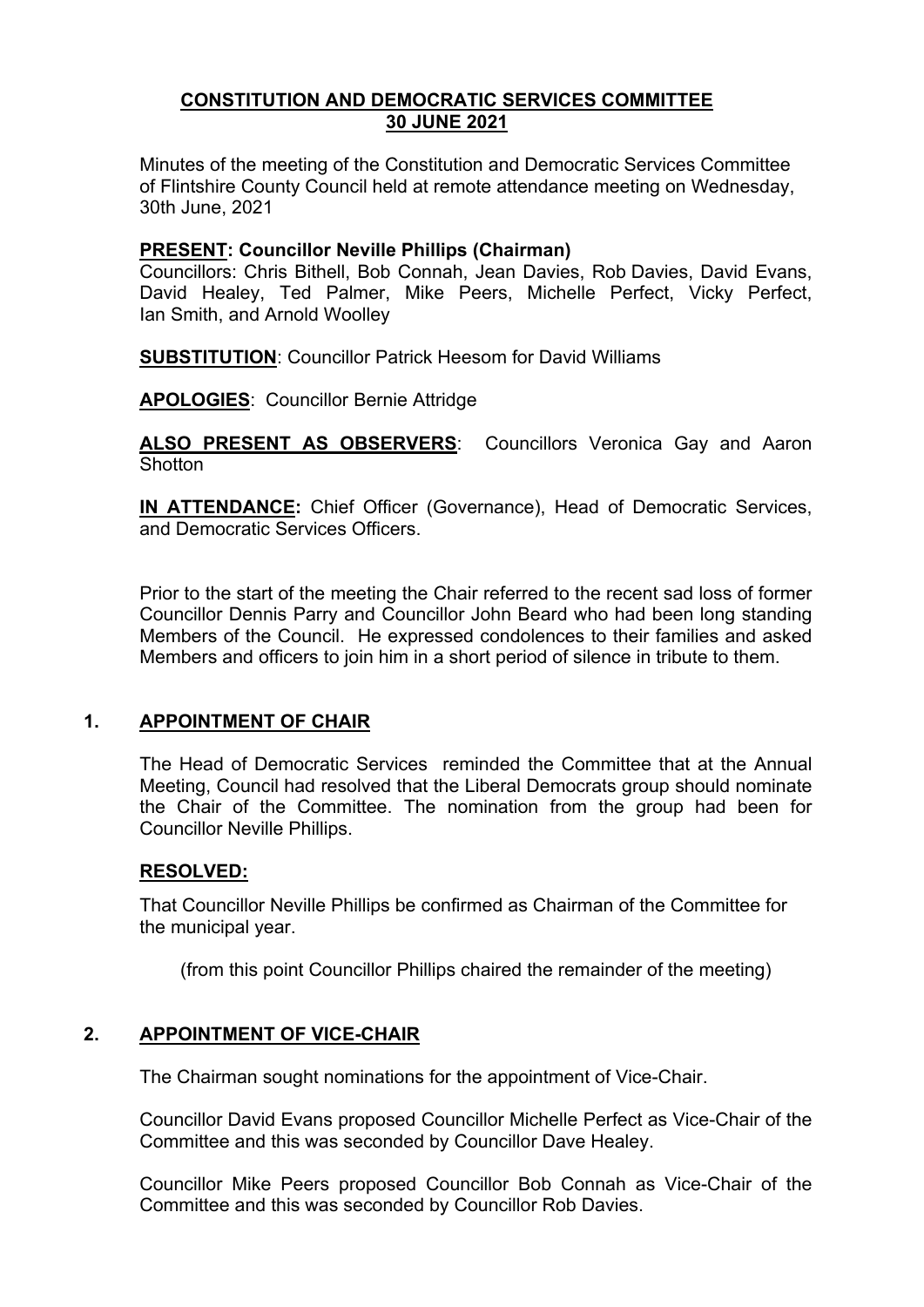On being put to the vote Councillor Michelle Perfect was appointed as Vice-Chair of the Committee.

### **RESOLVED:**

That Councillor Michelle Perfect be appointed Vice-Chair of the Committee for the municipal year.

### **3. MINUTES**

The minutes of the meeting held on 24 March 2021 were submitted.

The minutes were moved by Councillor Chris Bithell and seconded by Councillor Rob Davies.

### **RESOLVED:**

That subject to the correction of typographical errors the minutes be approved as a correct record and signed by the Chairman.

## **4. DECLARATIONS OF INTEREST (INCLUDING WHIPPING DECLARATIONS)**

None.

# **5. AMENDMENTS TO THE RULES OF PROCEDURE**

The Head of Democratic Services introduced a report for the Committee to comment on and agree amendments to the Rules of Procedure. He referred to the Annual Meeting of the County Council held on 9 September 2020 and the agreement to the temporary changes to some of the Rules which had been circulated. He advised that as the Council moved towards 'multi location meetings' required by the Local Government & Elections (Wales) Act 2021 what had been temporary changes should now be formally adopted by the Committee and Council whilst a policy on multi-location meetings was developed.

The report explained the need to make the amendments to the rules of procedure which were appended to the report.

The Chief Officer (Governance) explained there was a need for flexible rules to accommodate restrictions around the Covid-19 pandemic and said there was a possibility that the Council might return to an arrangement where, on occasion, everyone was physically present at a meeting; or where some people were physically present and others were present remotely (hybrid meetings); or attendance was wholly via remote devices. The Chief Officer commented on the wider issues to be considered regarding how the Council wished meetings to proceed in the future.

Councillor Chris Bithell referred to the proposed changes to the Rules of Procedure detailed in the appendix to the report. Regarding procedure 8 - Duration of Meetings, he expressed concerns that if a Member was required to attend several meetings during a day there could be insufficient time for an i-pad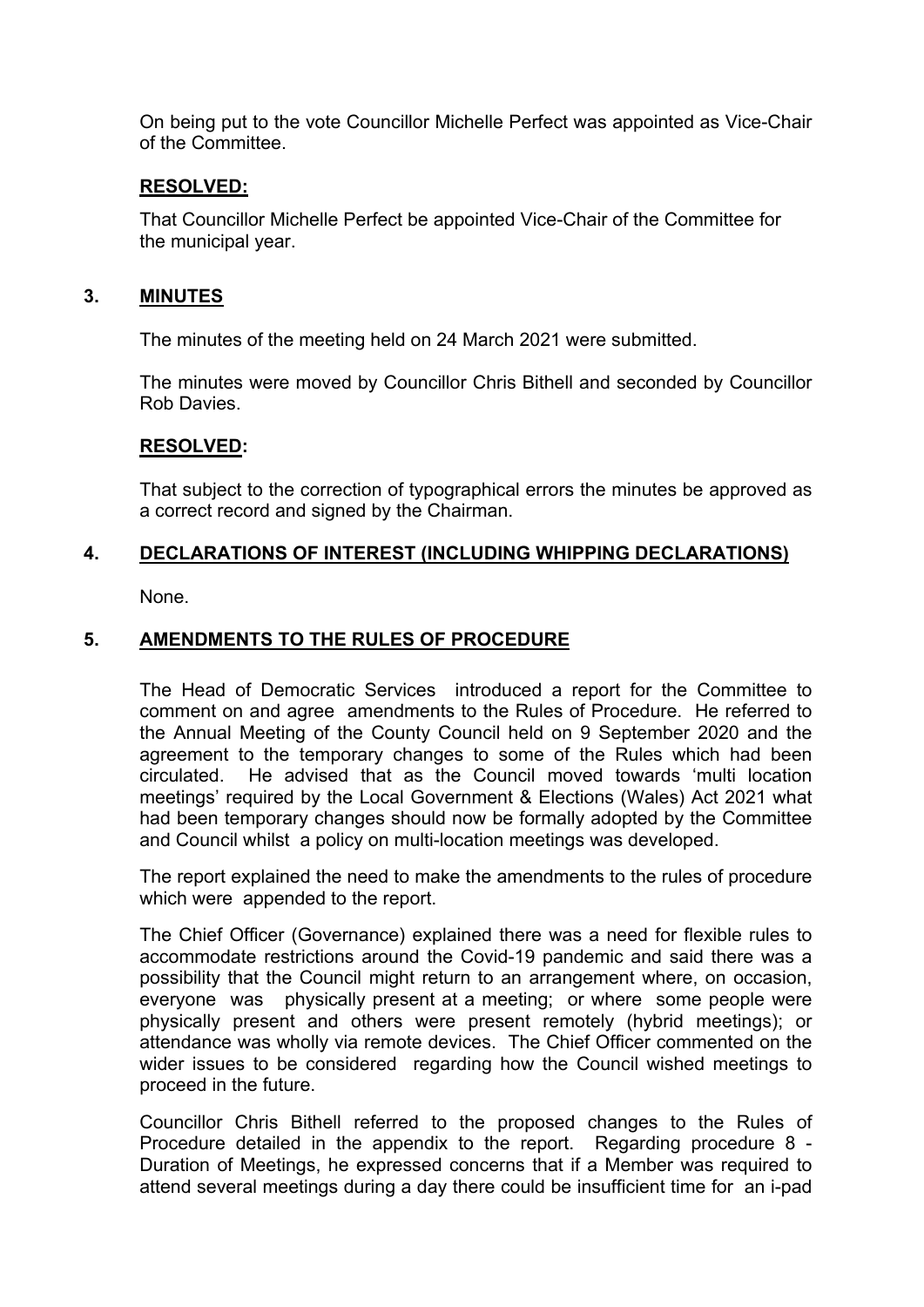battery to be recharged. He also referred to Procedure 17 – Record of Attendance, and commenting on attendance at remote meetings he said that if members had to leave during a meeting it could have an impact on whether the meeting remained quorate. The Chief Officer responded to the matters raised. The Chair suggested that the host of a remote meeting could update the Chair during the meeting to inform of the remainder members present if a number of people subsequently withdrew from the meeting. The Head of Democratic Services drew attention to Procedure 15.1 – Majority, which addressed voting at remote/hybrid meetings.

Councillor Michelle Perfect also referred to procedure 8 - Duration of Meetings, and suggested that the reference to Council meetings starting at 2.00 pm be amended to read: "Council meetings must ordinarily conclude after 3 hours". She also referred to Procedure 14 – Previous Decisions and Motions, and suggested that the proposed amendment be clarified to read that 10 individual emails be sent to the Head of Democratic Services.

Councillor Mike Peers referred to Procedure 15.0 – Voting, and commenting on the proposed amendment regarding 'silent assent' he said there was a need to provide guidance in writing on how Members were to indicate if they wished to oppose or abstain on a vote. Councillor Peers also referred to Procedure 15.5 – Recorded Vote, and suggested that the proposed wording be amended to read: "That the Monitoring Officer will remind Members of the process to put in the 'chat' function that they request a formal vote and the requisite number reached will be declared by the Monitoring Officer".

Officers agreed to include the changes to the amendments put forward by **Members** 

The recommendations in the report, subject to the further amendments to the changes to the Rules of Procedure as agreed by the Committee, was moved by Councillor Chris Bithell and seconded by Councillor Jean Davies.

### **RESOLVED**:

- (a) That the Committee approves the changes to the Rules of Procedure as shown in appendix 1, subject to the further amendments to the changes as agreed during the meeting; and
- (b) That further work be undertaken to develop a policy on multi-location meetings.

# **6. PROTOCOL ON ACTING OUTSIDE THE WARD**

The Head of Democratic Services introduced a report to enable the Committee to consider the revised protocol. He provided background information and advised that following recent concerns it had become necessary to re-visit the protocol with a view to making more 'user-friendly'. Particular concerns in redrafting the protocol were around the needs to observe geographical representation, voter/councillor representation issues, and the consequences of dissatisfaction with actions taken with lack of recourse The Head of Democratic Services advised that appended to the report was the original protocol from 2011 which had been approved by the Constitution Committee, and the revised Member Protocol on Involvement in other wards which was supported by Group Leaders.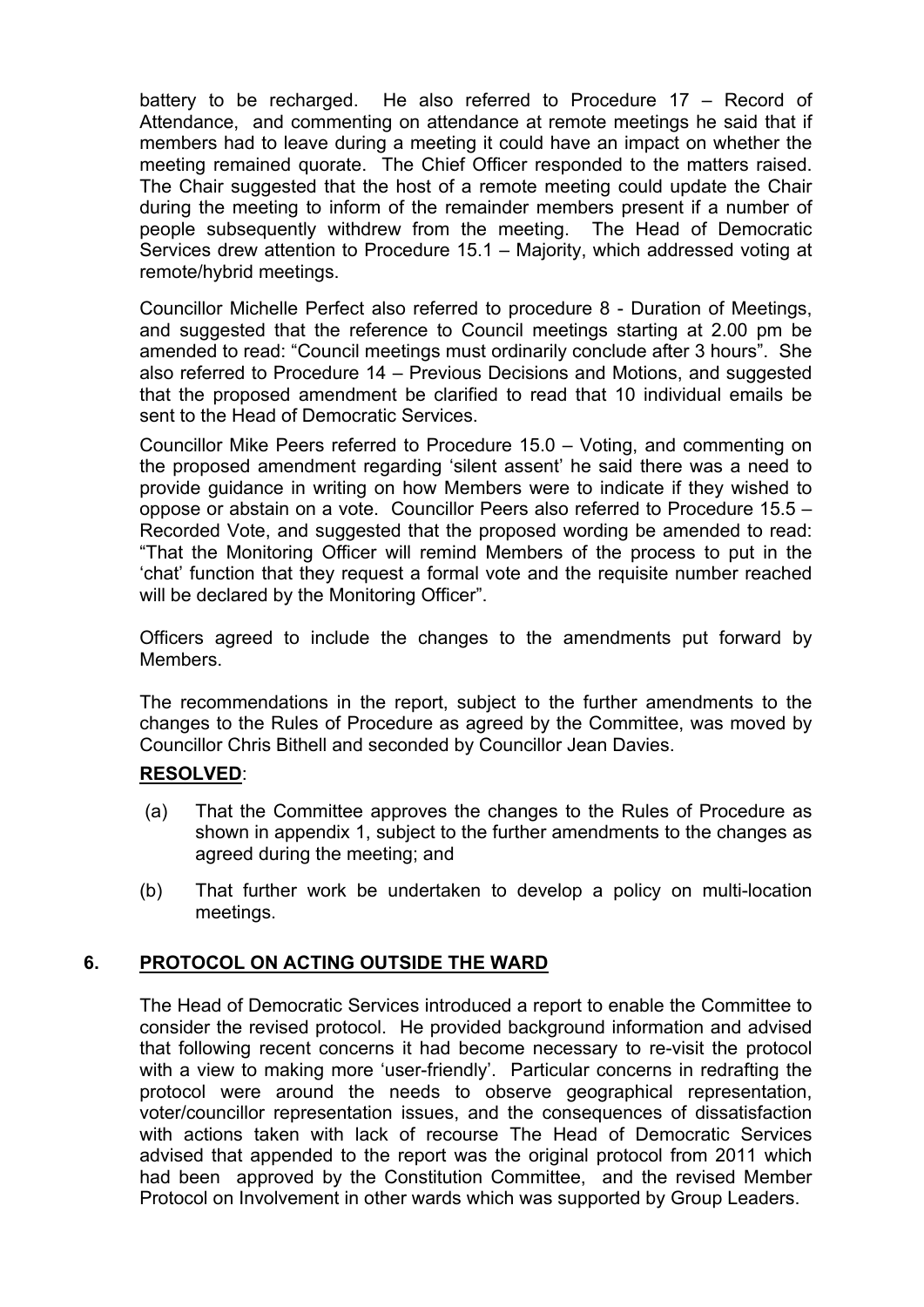The Head of Democratic Services reported on the main considerations as set out in the revised Member Protocol and said it had been re-written to assist Members in contentious matters. He referred to the exceptions to the protocol, procedure to be followed, and monitoring.

Councillor Michelle Perfect commented on instances when Town and Community Councillors approached officers of the County Council directly for information instead of following correct procedures and asked if a procedure could be drafted to address this issue. The Chief Officer explained that consideration could be given to providing instructions to County Council officers on how they should respond to a request from individual town and community councillors. He suggested that any such procedure should also be submitted to County Forum for consideration.

Councillor Mike Peers referred to Appendix 2, section 1, second paragraph, and commenting on the local boundary commission said the sentence "Local Member means the Councillor or one of the two who represent the ward" would not apply if there was a three member ward and suggested that the sentence should read: "Local Member means the Councillor who represents the ward".

In response to a question from Councillor Rob Davies on Appendix 2, paragraph 3.1, regarding agreement between the non-ward member and ward member, the Head of Democratic Services confirmed that this could be by email or telephone to achieve an effective outcome.

Councillor David Healey suggested that the Protocol include reference to the risks involved in social media and cited the example of Members potentially becoming involved in matters which were not in their own ward.

Councillor David Evans referred to Appendix 2, section 4 - Monitoring, and commenting on a cross-border matter between his Ward and a neighbouring ward he asked for clarification on the circumstances in which Member Services had to be informed of local issues. Officers responded to the query raised and the Chief Officer suggested that to avoid unnecessary bureaucracy, that in future only a breach of the Protocol be recorded rather than instances of compliance.

Councillor Chris Bithell referred to appendix 2, paragraph 1.1, and commented on the involvement of Members in a ward other than their own due to planning matters. He suggested that in these circumstances there was a need to inform officers in the Planning Department, and any other relevant department, of the case so the appropriate contact details can be provided.

The Head of Democratic agreed to include the further amendments put forward by Members.

The recommendation in the report was moved by Councillor Rob Davies and seconded by Councillor David Evans.

### **RESOLVED:**

That subject to the amendments put forward by Members, the Committee